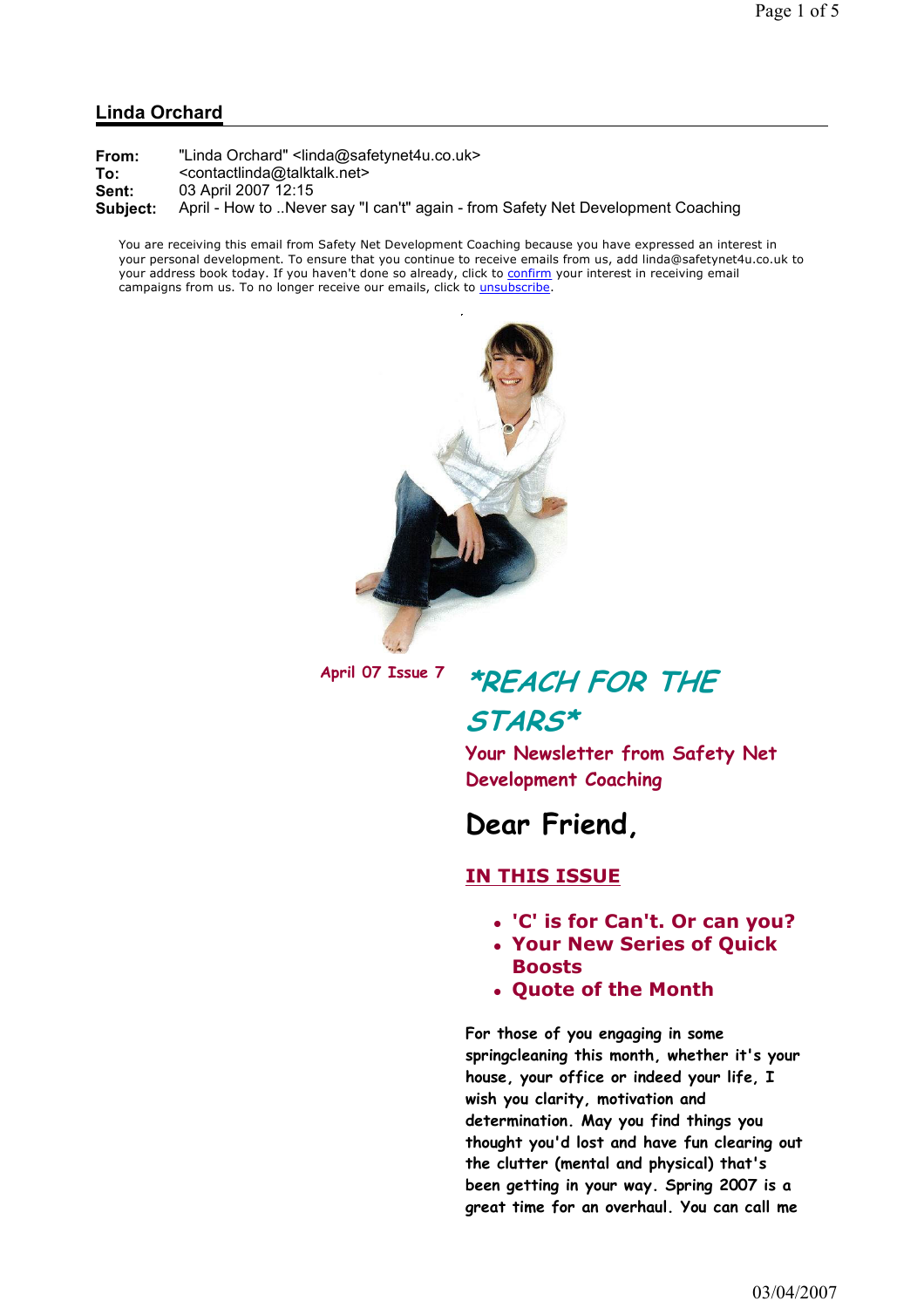for a personal planning 'one-to-one' if you need more motivation than you've been able to muster.

Also this month find out about our new series on how to deal with some of the common life challenges that get us all down from time to time.

My thanks this month must go to: Steve at Nutshell Creative Marketing www.nutshell creative.co.uk (see my great new logo at the bottom) and Andy at Affineti IT Systems www.affineti.com (this is the first newsletter to go out on my new pc) . Their help and expertise recently has been invaluable. Thanks guys.

### 'C' is for 'Can't'. Or can you?

Can't. Such a tiny word. So easy to say. If you're looking for a way to put the brakes on, look no further. This is it!

Let's see what you REALLY mean when you say 'I can't'. TIP: Only read on if you're prepared to be honest with yourself.



When you say 'I can't', what could you say instead which would actually still be true? Some possible answers may be:

"I don't want to ..."

"I'm scared to ..."

 "I'm not choosing to make time to ..."

"I don't know how to yet"

 "I can't be bothered to ..." or even

 "If I did I'm unsure what the outcome might be so it will be easier just not to go there in case it turns out to be out of my comfort zone!"

'I can't' is one of those phrases which trips so easily off the tongue and in doing so stops us very effectively from expanding our lives, our experiences, our communications with others and most importantly, our self- awareness.

When you say can't it actually means 'I can not', ie  $I$ have made the choice not to. And that is the crux of the matter. It is vitally important to recognise that you are in fact (unless of course a disability prevents you) making a choice here, and that you do actually have control over whether or not to take responsibility for your choice. Whether to stop and decide whether this is one instance where you really and genuinely can't do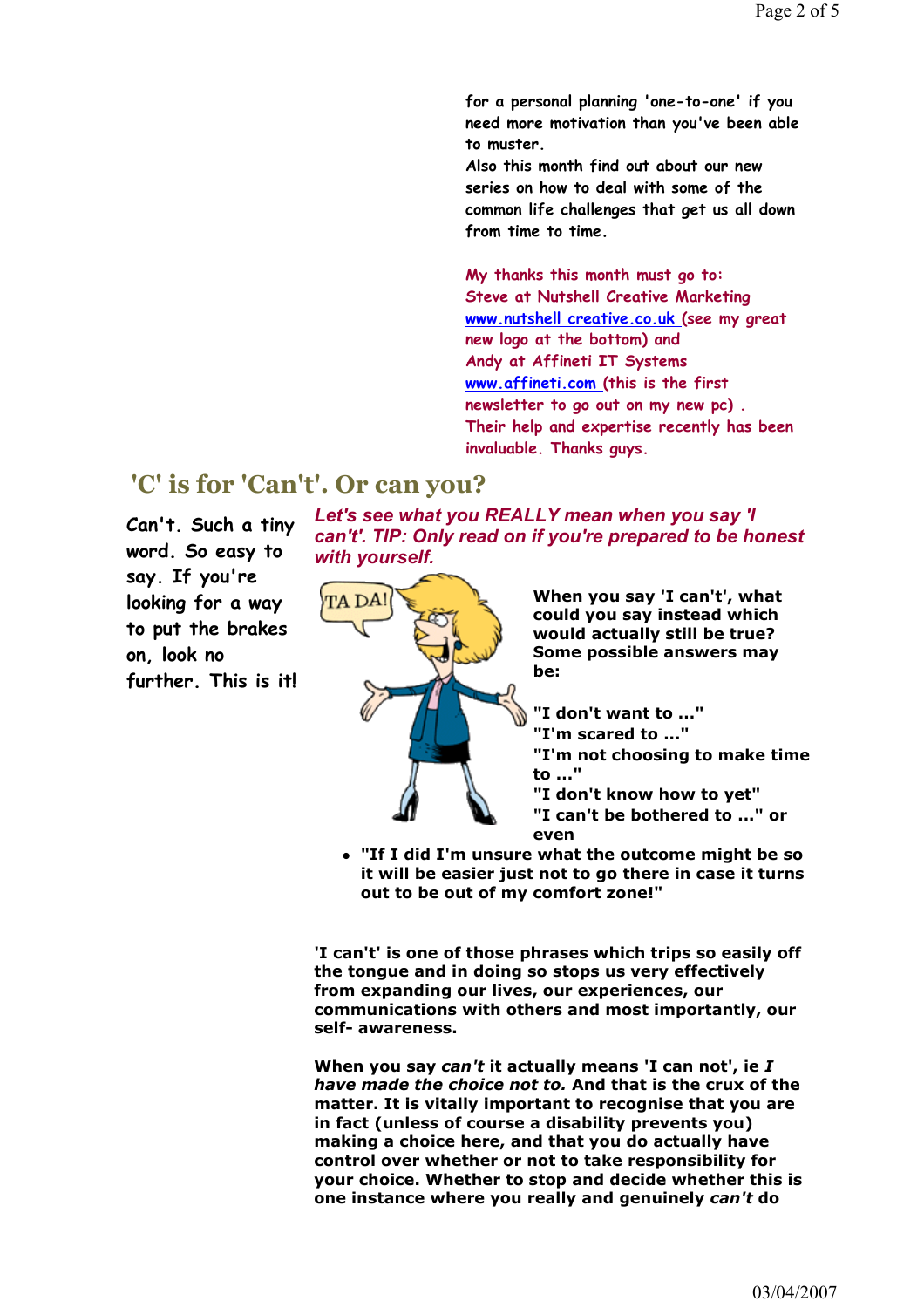something, or if perhaps there is something else which is stopping you - time, motivation, energy or fear.

Each time you catch yourself telling someone (or indeed telling yourself - remember that voice in your head? ) that you can't do something, make a point of recognising what you really mean.

Do you remember when you couldn't read or type or drive or use a computer? Back then you would have said 'I can't do that', when actually you meant that you hadn't learned yet. Notice that phrasing it this way psychologically opens up a whole world of possibilities, rather than using negative, blocking language which suggests to yourself and to others that you will never be able to?

What else could you learn to do or accomplish this year that you are blithely putting out of your own reach today, simply by using the 'C' word without thinking?

## Your New Series Of Quick Boosts

.

Career, Relationships, Confidence and Time Management

Tips on one of these 4 issues covered every month

Most of my clients, regardless of the reason why they first contact me, decide at some time in their coaching programme that they want to work on one of the key issues listed below and on the left. Not because they need help as they are coping just fine, but because they recognise that they already have the potential to get even better results than they are currently achieving and using the time and space to organise their minds properly and the real thinking environment of the coaching session to challenge their thinking, they will be able to get the results to which they really aspire.

- Career
- Relationships (at work and home)
- Confidence
- Time Management

These are the challenges which come up again and again, in one way or another, both for individuals and for teams, and because I work with people to tackle these so often, I thought,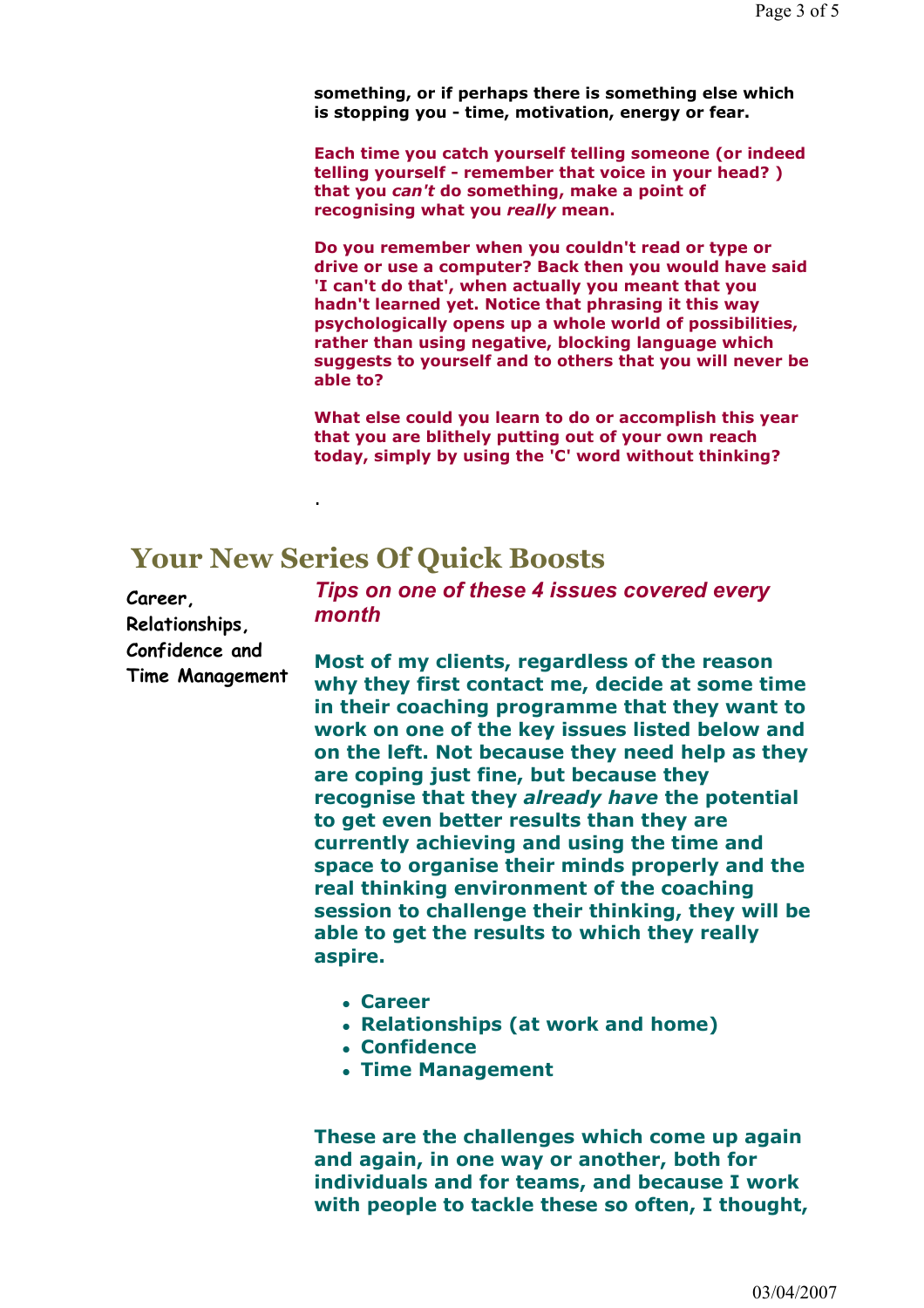why not pass these insights on to you, so that you can benefit too?

I hope you'll enjoy the series which will start in the May edition with a reminder about how you can really manage your time effectively without having to wear a sparkly cape and your pants over your trousers!

In the meantime though I'll leave you with these words to ponder over. The most important choice you make, is what you choose to make important.

Join me next month to find out why this is SO important .

### "QUOTE OF THE MONTH"

Thomas Edison 1847 - 1931 American Inventor

"If we did all the things we are capable of doing, we would truly astound ourselves."



I guess an inventor would know this better than anyone. We all have such a lot of untapped potential. What's it going to take to make you discover yours?



PS ......Til then, think about what your 'I can'ts' really mean. Then decide if actually you can.

Contact Information - go on, get in touch! email: linda@safetynet4u.co.uk phone: 01327 352755 / 08456 444 634 web:

Join our mailing list!